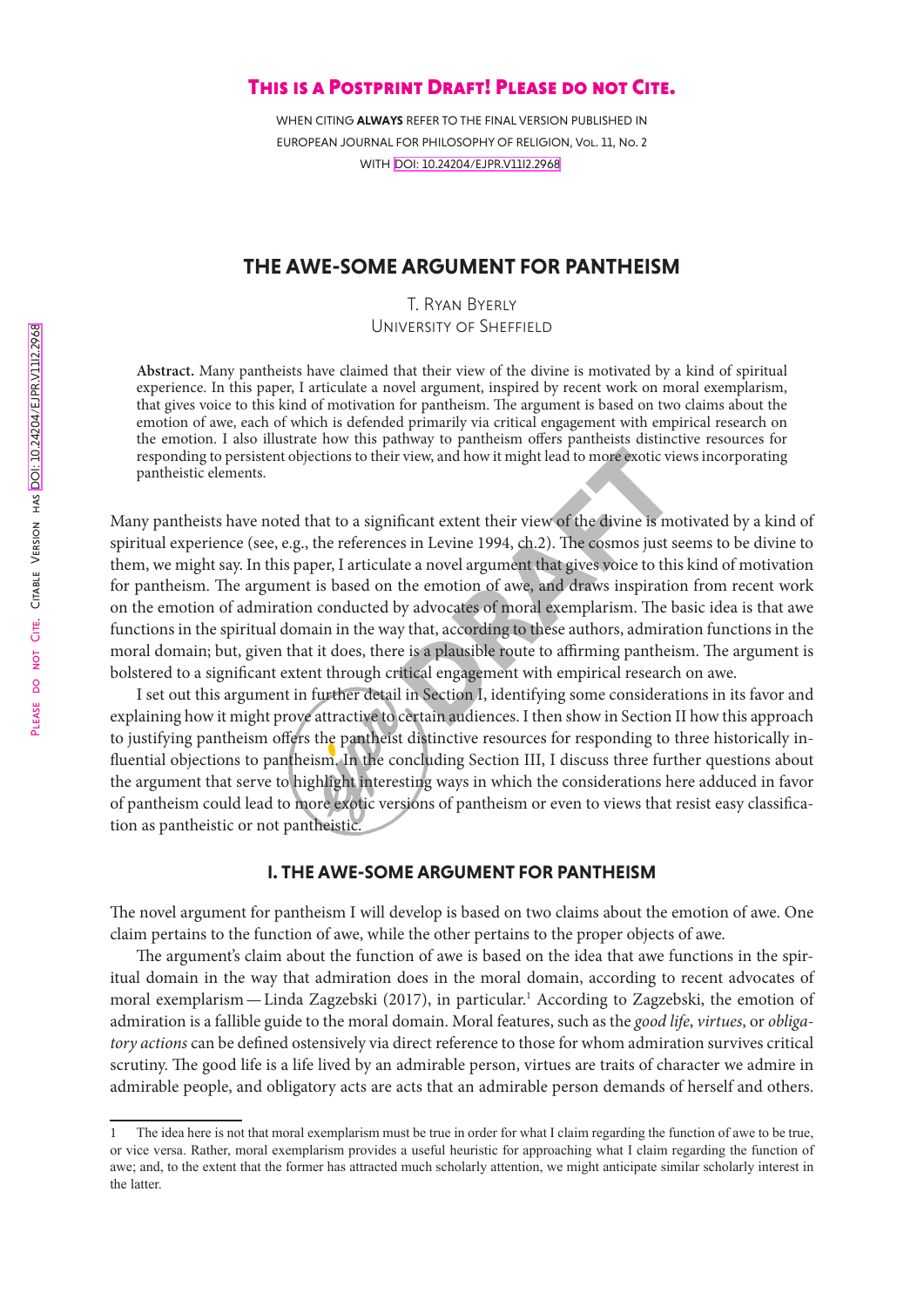Defining these moral features in this way does not reveal the content of the relevant moral concepts, but instead facilitates identification of these features in the real world, which can then itself enable empirical study of their underlying nature. Admiration leads us to exemplars, and by studying these exemplars empirically we can understand what the nature of the good life, virtue, or obligatory action is.

According to my argument, the emotion of awe functions in similar fashion as a fallible guide to the spiritual domain—a domain commonly characterized as transcendent or spiritually ultimate or divine. The *divine* can be defined ostensively as that for which awe survives critical scrutiny, and the *spiritual life* can be defined as that life that exhibits proper responsiveness to the *divine*. As with exemplarism, the awe-based approach to the divine doesn't in providing these definitions seek to identify the content of the relevant concepts, but rather seeks to identify a procedure for discovering their nature. According to the awe-based approach to the divine, following the emotion of awe can lead us to detect divine things, the underlying nature of which we can then seek to understand.

The second claim of the argument regards the proper objects of awe. It affirms that the cosmos is the most proper object of awe. The cosmos is that object for which our awe would most survive critical scrutiny under idealization. If we were to imagine a perfecting of our emotional sensitivity of awe through time comparable to the sort of idealization of science often discussed in the philosophy of science literature (e.g., Putnam 1981), the second claim of my argument maintains that idealized awe of this sort would hone in on the cosmos as its most fitting object.

Putting these two claims together, we can state what I will call the Awe-some Argument for Pantheism as follows:

| time comparable to the sort of idealization of science often discussed in the prino |                                                                                                                                                                            |  |
|-------------------------------------------------------------------------------------|----------------------------------------------------------------------------------------------------------------------------------------------------------------------------|--|
| erature (e.g., Putnam 1981), the second claim of my argument maintains that ideal   |                                                                                                                                                                            |  |
|                                                                                     | would hone in on the cosmos as its most fitting object.                                                                                                                    |  |
| Putting these two claims together, we can state what I will call the Awe-some A     |                                                                                                                                                                            |  |
| ism as follows:                                                                     |                                                                                                                                                                            |  |
| <b>Functional Claim</b>                                                             | That which most continues to elicit awe under                                                                                                                              |  |
|                                                                                     | critical scrutiny is most divine.                                                                                                                                          |  |
| Objectual Claim                                                                     | The cosmos is that which most continues to elicit                                                                                                                          |  |
|                                                                                     | awe under critical scrutiny.                                                                                                                                               |  |
| Conclusion                                                                          | So, the cosmos is most divine.                                                                                                                                             |  |
|                                                                                     | I treat this argument as an argument for pantheism, because the conclusion of the<br>firmation of pantheism as this view is commonly understood. At least, it is an affirm |  |
|                                                                                     |                                                                                                                                                                            |  |

I treat this argument as an argument for pantheism, because the conclusion of the argument is an affirmation of pantheism as this view is commonly understood. At least, it is an affirmation of pantheism as long as in being the *most* divine the cosmos is also *very* divine. Notably, the conclusion is compatible with the idea (affirmed by some pantheists) that sub-parts of the cosmos are also divine, albeit less so than the cosmos itself. Also notable is the fact that the conclusion does not rule out the existence of a creator of the cosmos (also an idea affirmed by some pantheists), even one of the sort regarded as divine by the Abrahamic faiths—an observation to which I will return below, especially in Section III. In the remainder of this Section, I will adduce some considerations in favor of the Functional Claim and the Objectual Claim of this argument, and offer some comments regarding the sorts of audiences for whom the argument might exercise persuasive force.

First, consider the Functional Claim. At least four lines of evidence can be cited in favor of this claim. First, practitioners of very different spiritualities have in fact claimed that awe functions in this way. For example, Abraham Heschel, a Jewish theist, says that "Awe rather than faith is the cardinal attitude of the religious Jew. … In Judaism, *yirat hashem*, the awe of God, or *yirat shamayim*, the awe of heaven, is almost equivalent to the word 'religion'" (1955: 77). Howard Wettstein, a philosopher attracted to a form of naturalist spirituality, proposes that "where there is awe, there is holiness. It is as if awe were a faculty for discerning the holy" (2012: 33-4). On both accounts, awe is the primary emotion that first enables contact between a person and God, or that which is most spiritually ultimate. To the extent that these authors and other spiritual practitioners who would agree with them are to be trusted as authorities regarding the origins of the spiritual life, their affirmations provide some evidence in favor of the Functional Claim about awe.

Second, there is experimental evidence linking experiences of awe and religious commitment. Psychological research has revealed that people who experience awe-inducing stimuli such as videos of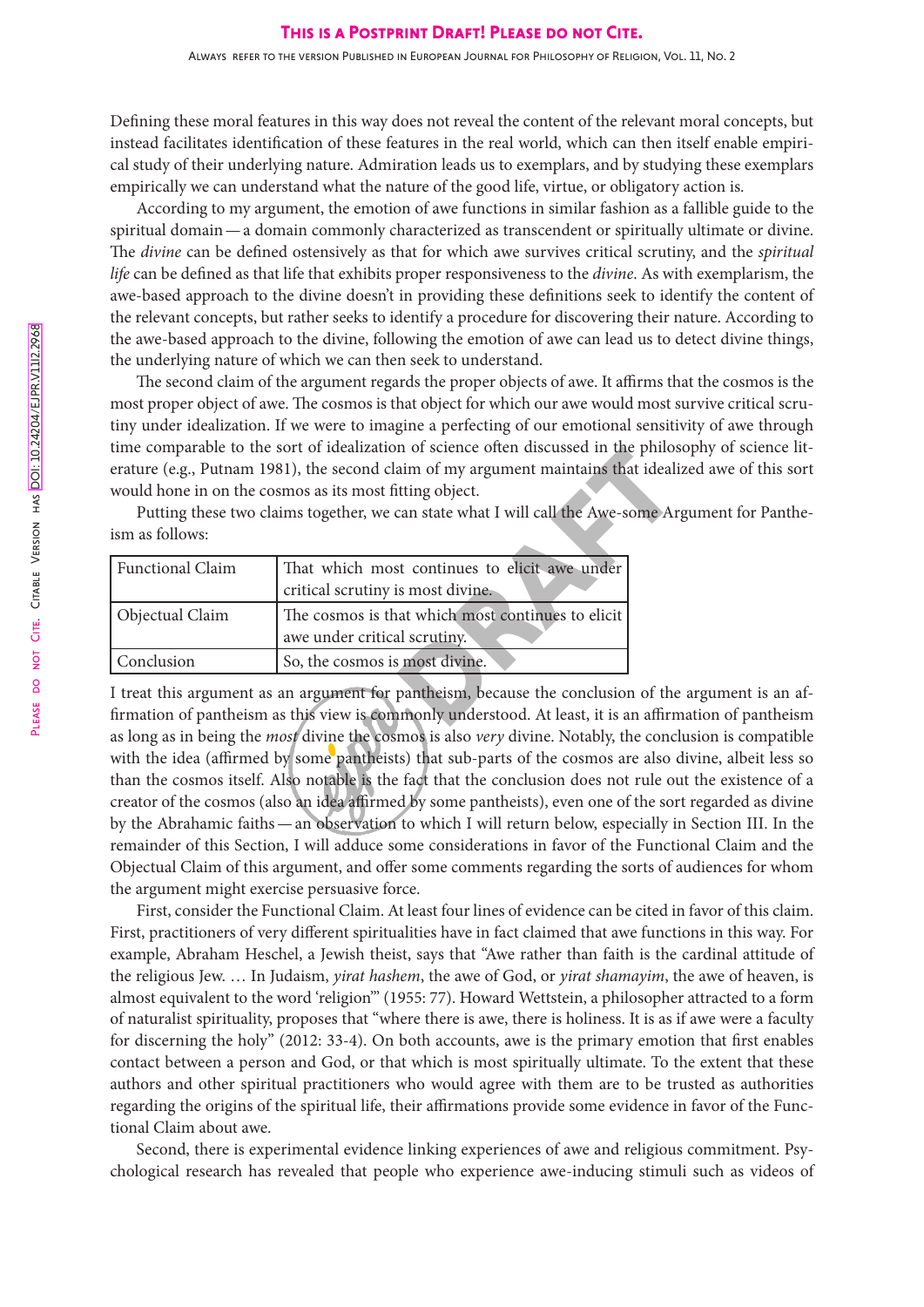natural beauty report higher levels of spirituality (Saroglou, Buxant, and Tilquin 2008) and belief in transcendent realities (Valdesolo and Graham 2014) than people who experience stimuli that do not tend to induce awe. This evidence would be explained well if part of the function of awe was to put experients in contact with the spiritually ultimate, as per the Functional Claim.

Third, scholars who have been involved in cross-cultural studies of diverse religions have found that awe is a persistent marker of the origin of religion. For example, Peterson and Seligman, after conducting their research on cross-cultural strengths of transcendence, reported the following:

The preceding analyses could be taken to show that awe is the proper response to seeing any manifestation of God, God's power, or God's goodness, revealed in any aspect of creation, be it a landscape, a thunderstorm, a cathedral, or a virtuous person. However, the reverse causal path is just as plausible: People have an innate tendency to be moved by beauty and excellence, and whenever these profound and ineffable feelings are triggered, people attribute the cause to the presence of God. This analysis would suggest that it is the very existence of the human capacity for appreciation that generates religions across human societies. Many of the accoutrements of religion (music, architecture, ritual, stories about saints) can then be seen as attempts to amplify these feelings of awe-filled appreciation. (2004: 542-3)

Awe is that emotion by virtue of which people the world over feel connected to the divine; if the feeling is trustworthy when subjected to critical scrutiny, then the Functional Claim follows.

crutiny, then the Functional Claim follow<br>al Claim can be identified in failures of nc<br>he work of Helen De Cruz and Johan De &<br>ould have on our assessment of the natui<br>intains that the universal human propensi<br>different ty Finally, some support for the Functional Claim can be identified in failures of non-spiritual accounts of the function of awe. Instructive here is the work of Helen De Cruz and Johan De Smedt on the impact that the cognitive science of aesthetics should have on our assessment of the natural theological argument from beauty. The latter argument maintains that the universal human propensity to experience awe in the face of beautiful stimuli of widely different types is best explained via appeal to an aesthetically sensitive deity who can be encountered via experiencing beauty. De Cruz and De Smedt (2014) argue that the failure of purely naturalistic, non-spiritual accounts of the human propensity for awe lends some support to this argument. For example, the purely naturalistic biophilia hypothesis (Wilson 1984), which maintains that the function of human awe was to motivate early humans to remain in natural environments suitable for their survival, does not adequately explain why natural environments so *in*hospitable for human survival are also among the best represented objects of awe. Likewise, Keltner's and Haidt's (2003) highly influential proposal that awe was primordially a response to displays of social dominance and functioned to maintain social hierarchies is difficult to square with the evidence that awe's "most important elicitor" (147) is non-social, natural beauty. In the face of the inadequacies of non-spiritual accounts of the function of awe, De Cruz and De Smedt write, "There is at present no satisfactory naturalistic explanation for why humans value natural beauty that does not conform to their evolved tastes. Hence, the proponent of the aesthetic argument can hold that God is currently the best explanation for this sense of beauty. . . . our tendency to seek beauty can be explained as a quest for God" (154).

Now, when De Cruz and De Smedt here appeal to "God," they are intending to appeal to a God of the traditional theistic sort—one who is the creator of rather than identical to the cosmos. They maintain that the failure of purely naturalistic, non-spiritual accounts of awe lends some credence to the idea that part of the function of awe is to put human beings into contact with *this* sort of God. Still, to the extent that their argument is successful, it should also lend support to the more general hypothesis invoked here, that the function of awe is to put human beings into contact with the *divine*, where the notion of divinity is not (yet) further specified, whether in the direction of traditional theism or another direction. Put differently, awe experiences signal the satisfaction of a need; the unavailability of a purely naturalistic, non-spiritual account of what this need is lends credence to the idea that the need is instead a spiritual one—a need for connection to, experience of the divine. If this is true, it provides confirmation of the Functional Claim of the Awe-some Argument for Pantheism.

EUROPEAN JOURNAL FOR HIS CORN PARK CORN PARK Before moving on to the Objectual Claim, we might pause to note the kind of audiences for whom the Functional Claim might have appeal. On the basis of the considerations adduced above, we might expect the Functional Claim to have appeal for at least some theists, some naturalists attracted to a naturalistic spiritual life, and, of course, those who are antecedently attracted to pantheism. To a lesser extent,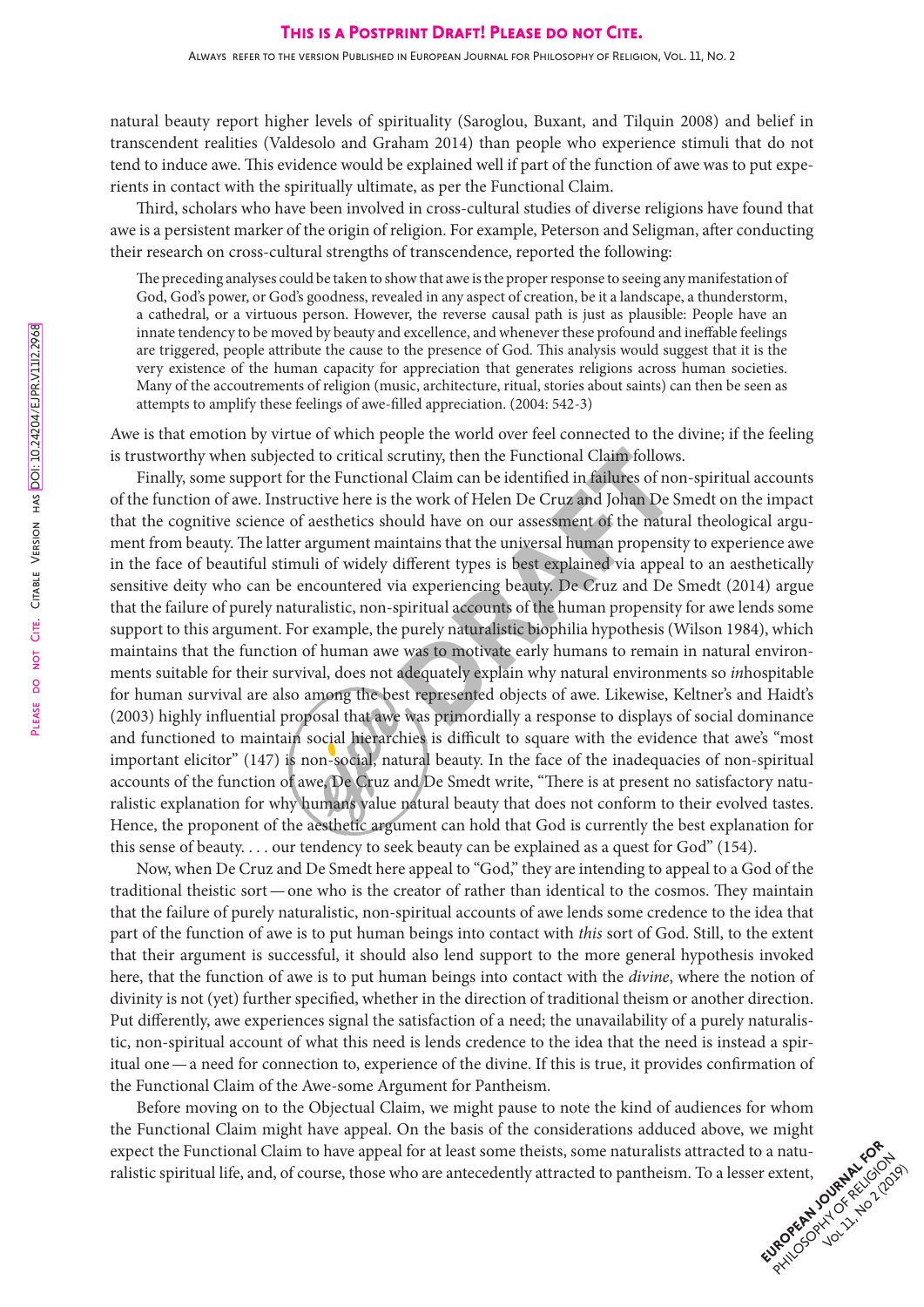it may prove attractive to naturalists not antecedently attracted to a spiritual life, who find the evidence adduced in favor of the claim persuasive.

Move then to the Objectual Claim—that the most fitting object of awe is the cosmos. The primary route to affirming this claim is to proceed by identifying the qualities exhibited by objects for which our awe most survives critical scrutiny, and then noting that the cosmos exhibits these qualities *par excellence*. Since it does, we can conclude that idealized awe would take the cosmos as its most proper object. This style of argument by its nature is always subject to further empirical testing. My proposal here is that an argument of this kind can be made that is attractive from the standpoint of existing conceptual and empirical research on awe; further empirical work could certainly further support it or impugn it.

Specifically, my proposal is that objects for which awe most survives critical scrutiny have the following two features. First, they exhibit complex functioning in the production of a valuable end. The end needn't be an overall valuable one—one whose total good-making features outweigh its total bad-making features. But, it must exhibit good-making features, and it is in virtue of the good-making features that the object properly elicits awe. I will call this feature *apparently directed complexity*. Second, proper objects of awe are in-principle producible objects the production of which outstrips the experient's productive capacities. The most fitting objects of awe are strictly speaking creatable, though for them to remain objects of awe their creation must outstrip the experient's current powers of creation. I will call this feature *beyondness*.

King creatable, though for them to remain<br>of awe exhibit apparently directed comple<br>xamined in light of existing conceptual an<br>onfirms the claim that proper objects of<br>empirical model of awe conceives of awe as<br>efined via The claim that the most fitting objects of awe exhibit apparently directed complexity and beyondness receives considerable confirmation when examined in light of existing conceptual and empirical work on awe. Current empirical research strongly confirms the claim that proper objects of awe exhibit complex functioning. The dominant contemporary empirical model of awe conceives of awe as one of several "epistemic" emotions, the function of which is defined via its relation to knowledge and understanding (Valdesolo, Shtulman, and Baron 2017). Researchers have found that awe is "elicited by perceptually or conceptually complex, information-rich stimuli" (Shiota, Keltner, and Mossman 2007: 947) and that experiencing awe is correlated with the activation of reward- and motivation-related brain areas sensitive to aspects of experience carrying significant information (Vartanian and Goel 2004). Experiencing awe is correlated with the perception of patterns (Valdosolo and Graham 2014) and the "motivation to find order and explanation" (Valdesolo, Park, and Gottlieb 2016: 1), whether from a scientific or religious source.

The empirical literature on awe not only provides reason to think that proper awe-elicitors exhibit complexity, but it provides reason to think that they exhibit this complexity in the production of a *valuable* end. First, the fact that experiences of awe often engender a search for specifically *agentic* explanations (Valdesolo and Graham 2014) corroborates the proposal that ideal awe-elicitors will exhibit complex functioning toward a valuable end, given modest assumptions about the exercise of agency. Second, while some researchers have wished to remain open to the idea that awe experiences can have negative stimuli (e.g. Keltner and Haidt 2003, Roberts 2003), reported awe-elicitors are in fact overwhelmingly interpreted as positive. Shiota, Keltner, and Mossman write regarding their work on elicitors of awe that "One striking feature of the awe-eliciting events described by participants is that all were interpreted as positive" (2007: 950). An attractive explanation of why this is so is that awe-elicitors exhibit apparently directed complexity of the kind described—complex functioning productive of an end that has salient valuable features, even if it is not overall better that the end obtained. In order to induce awe, there must be something about the experience that the experient interprets as positive. Kristján Kristjánsson appears to share this view: "I doubt that experiences of awe can be entirely negative" (2017: 133). To appropriate an idea from Keltner and Haidt (2003), I would suggest that, rather than concluding that awe-elicitors can be interpreted as entirely negative, what instead occurs is that awe experiences can be "flavored" by accompanying experiences, including the experience of fear. The complexity of some awe-elicitors, such as Roberts's (2003) example of an atom bomb, involves the exercise of immense transformative power. Such transformative power is itself naturally interpreted as positive, though of course the destruction caused by this power is just as naturally interpreted as overall negative and fear-inducing. My proposal is that to the extent that such elicitors are proper elicitors of awe, it is because of their positive elements. The proposal that proper awe-elicitors exhibit apparently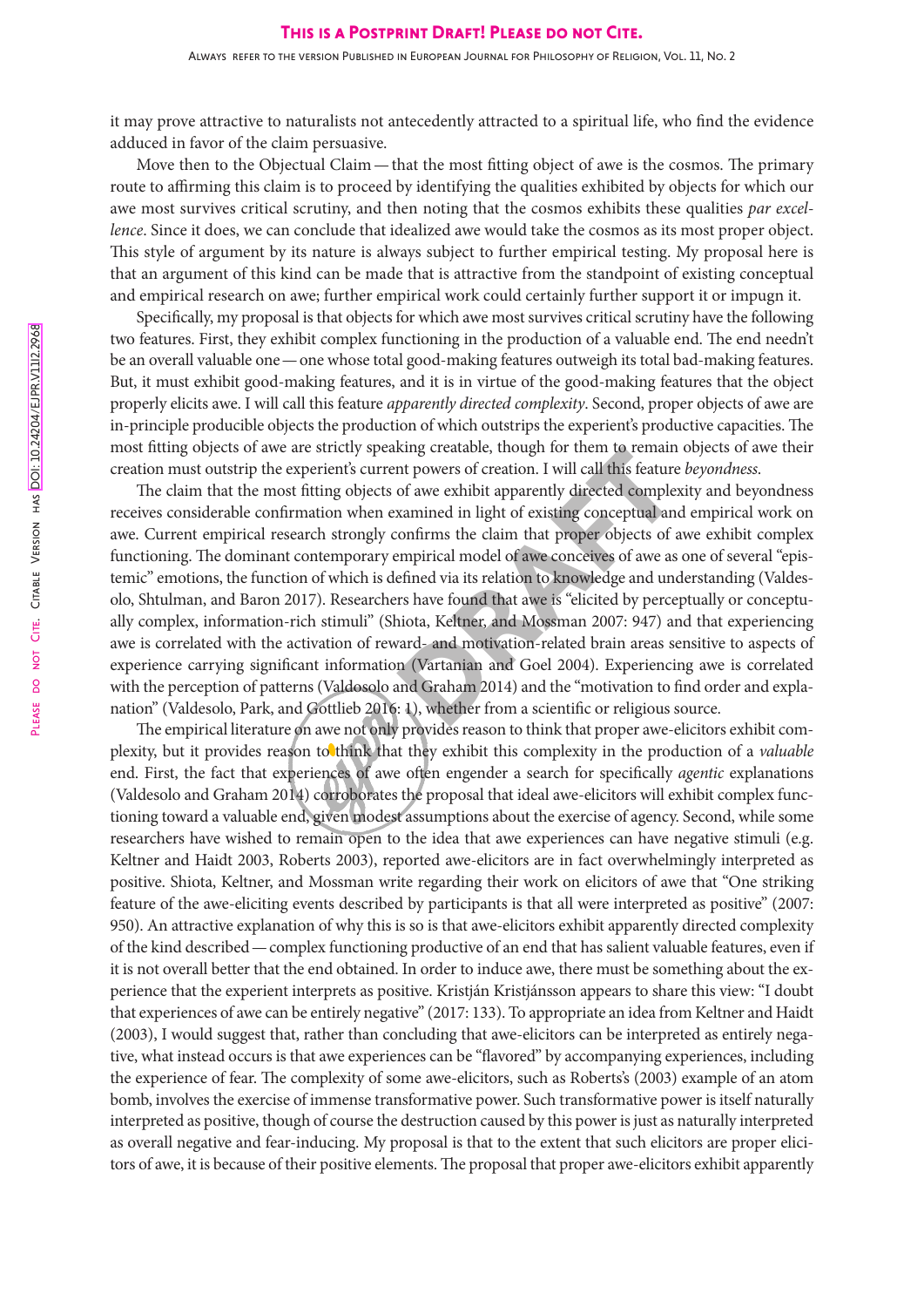directed complexity thus receives considerable confirmation from contemporary conceptual and empirical research.

Likewise with the proposal that the most proper awe-elicitors are in-principle producible objects the production of which outstrips the productive capacities of the experient. Start with the second part of this feature—that the objects of awe outstrip the productive capacities of the experient. This idea is widely endorsed, though language referencing productive capacities is not always used. It is very common for accounts of awe to reference some way in which the awe-elicitor is perceived to be *beyond* the experient. For example, Kristjánsson writes that "The *object* of awe is captured by the cognition that the subject is experiencing or has experienced an instantiation of a truly great ideal that is mystifying or even ineffable in transcending ordinary human experiences" (2017: 132). The perception of the awe-elicitor as in some sense beyond the experient can help explain why it is common for experients of awe to report that their experience made them feel small or insignificant (Shiota, Keltner, and Mossman 2007: 953).

at numans can and should be in awe of r<br>ences might include childbirth, for examp<br>mpirical study of awe (e.g., Van Cappellen<br>count of that in virtue of which the awe-e<br> $a$ —it does not conform to his existing pa<br>and Baron When pressed for further details regarding in what precise way the proper awe-elicitor is *beyond* the subject, scholars have produced a variety of answers none of which is particularly compelling. Kristjánsson, as we saw above, appeals to the idea that the elicitor is beyond *ordinary* human experience. But this conflicts with the idea, voiced by others, that humans can and should be in awe of many ordinary experiences (cf. Wettstein 2012). These experiences might include childbirth, for example—something that has been used as a prime example in the empirical study of awe (e.g., Van Cappellen and Saroglou 2012). In the empirical literature, the standard account of that in virtue of which the awe-elicitor is beyond the subject is that it is not understood by him—it does not conform to his existing paradigms for making sense of the world. Valdesolo, Shtulman, and Baron write, "Awe is triggered by an unexpected event, like surprise, and involves the salience of a gap in knowledge and a desire to acquire more information, like curiosity and wonder, but it also entails an inability to assimilate information into existing mental structures and a resulting need for accommodation" (2017: 3). But this proposal suffers from two serious problems. First, as Krisjánsson (2017) points out, it is perfectly legitimate—even common—for people to continue experiencing awe for a phenomenon after appropriately accommodating for phenomena of that type. In these cases, the awe-elicitors needn't be beyond their experients in terms of the experients' understanding or lack of accommodation for them. Second, if the function of awe were to motivate accommodation in the way voiced in the quotation from Valdesolo and colleagues, then it would not make sense for experients of awe to report that they characteristically desire for the awe experience to *continue*. Instead, they would report wishing for it to end—wishing, in particular, for their perceived need for accommodation (part of what it is to be in awe, on this view) to end. But wishing for the awe experience to continue is precisely what awe experients consistently report (Shiota, Keltner, and Mossman 2007: 953).

So the sense in which proper awe-elicitors are beyond their experients is neither in virtue of being outside the realm of ordinary human experience nor in being beyond the experient's understanding. An attractive alternative is the one identified above: the sense in which objects of awe remain beyond a subject, even if understood by the subject and even if part of ordinary human experience, is that they are beyond the subject's productive capacities. The subject might appropriately think of them, "I would never have thought to make things that way, even if I had the ability and opportunity!" One interesting feature of this proposal is that it generates empirically testable predictions—for example, that elicitors of awe will cease eliciting awe if they become producible by the experient. For example, an artist in training once awed by his teacher's creations will no longer be awed by them when he attains the skill to reliably produce such himself. He might remain in awe that human beings have evolved to have such capacities in the first place—but here his awe takes a different object from the creations themselves.

European Journal For Religion Before turning to the first part of the beyondness feature, it is worth remarking that the defense thus far offered is compatible with a certain evolutionary story about the primordial function of awe (recall Keltner's and Haidt's alternative story about the primordial function of awe discussed above). According to this story, the primordial function of awe was to reward with positive affect experiences of producible objects that outstripped the experient's current productive capacities. These experiences would have much the effect highlighted in the contemporary psychological literature with respect to generating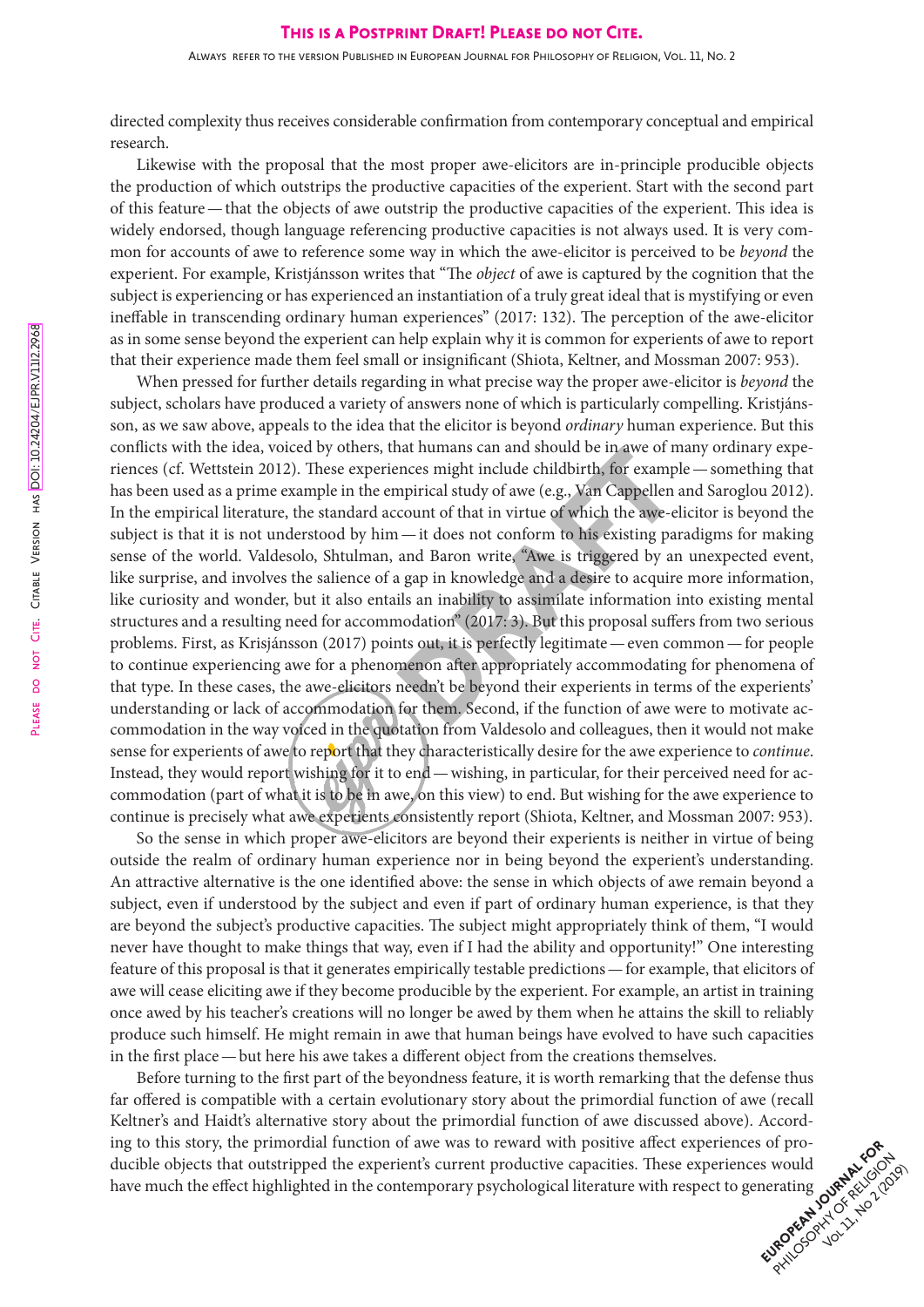Always refer to the version Published in European Journal for Philosophy of Religion, Vol. 11, No. 2

learning. They would render early hominids more open toward encountering new, complex objects that could aid in their survival. Such a stance could help explain the prevalence of tool-use in hominids when contrasted with other primates (cf. De Cruz and De Smedt 2014: 67). Given the Functional Claim of the Awe-some Argument for Pantheism, this epistemic function is not the *only* function of awe—at least not in its contemporary expressions. But, it may nonetheless have been an important function of the emotion, and it may continue to be. It may have been that early on awe attached to more easily producible objects than it does now, but as human capacities for production advanced the remit of awe also advanced, until awe as we now know it can be directed toward any in-principle producible object, including the cosmos.

This last remark leads us finally to the first part of the beyondness feature—that proper objects of awe are in-principle producible. As just suggested, some of awe's objects are in fact producible and even produced by other human beings (as in the case of works of art or sophisticated tools). Others of awe's objects are not typically produced by human beings, but could be produced through concerted effort. This could even be true of incredible landscapes. In the limiting cases, proper objects of awe may only be producible by a superior intelligence rather than by human beings. This may be the case with the cosmos as a whole.

awe are in-principle producible its well<br>of reported awe-elicitors are either humar<br>iota, Keltner, and Mossman 2007) — ead<br>nd, some authors give the impression thas<br>of awe. Thus, for example, Robert Robe<br>of sof awe. Thus, The hypothesis that proper objects of awe are in-principle producible fits well with data regarding elicitors of awe. The significant majority of reported awe-elicitors are either human works of art or accomplishment or natural phenomena (Shiota, Keltner, and Mossman 2007)—each of which coheres with the present feature. On the other hand, some authors give the impression that other persons, including divine persons, are proper objects of awe. Thus, for example, Robert Roberts writes, "You can properly be in awe before God" (2003: 269), having in mind a God of the traditional theistic sort (cf. also Wettstein 2012). Given that such a God is supposed to *not* be in-principle producible, this may seem to furnish a counterexample to the proposed feature of awe. But, I doubt the counterexample has much force. Among potential objects of awe, other persons—even divine persons—occupy a precarious position. Kristjánsson writes, "Reverence for a person (human or divine) is sometimes described as 'awe,' but I find that an infelicitous extension" (2017: 132, n.2). Indeed, when people report awe that is directed toward another person, they tend either to focus on the other's accomplishment, or on some kind of significant transition that person (and others) went through (see again Shiota, Keltner, and Mossman 2007). The focus tends to be then either on something the other person does or on some process in which the other is involved—each of which is producible. The same can be applied to awe of a God of the traditional theistic sort. When awe is properly directed toward such a God, it is directed toward this God's work rather than toward this God *simpliciter*. Recall the earlier quotation from Peterson and Seligman, now with some added italics: "awe is the proper response to seeing any *manifestation* of God, God's power, or God's goodness, revealed in any *aspect of creation*, be it a landscape, a thunderstorm, a cathedral, or a virtuous person." When we most properly stand in awe before a theistic God, we do so by experiencing awe for this God's productive efforts.

There is considerable support, then, for the idea that proper objects of awe are in-principle producible objects that are beyond the experient's productive powers, and that exhibit complex functioning in the production of a valuable end. What remains is to show that the cosmos exemplifies these features *par excellence*; it is the most comprehensive entity that exhibits both apparently directed complexity and beyondness, and as such is the object for which awe will most survive critical scrutiny in idealized conditions. Establishing this claim, I take it, is somewhat less difficult than establishing the preceding claims about the nature of awe. After all, it is precisely this way of thinking about the cosmos that motivates the contemporary fine-tuning argument. According to this argument, if the fundamental constants and laws of the universe had been only slightly different, the universe would not have been life-permitting (Manson 2009). The universe as a whole then involves a vastly complex process governed by certain defining parameters that enable the whole to exhibit the positive feature of permitting goods of life. Whether or not we agree ultimately with the conclusion of the fine-tuning argument that this apparently directed complexity indeed calls for the direction of an intelligent designer, the premise alone—which tends to be accepted by both sides in the debate—is enough to confirm what is at issue in completing the present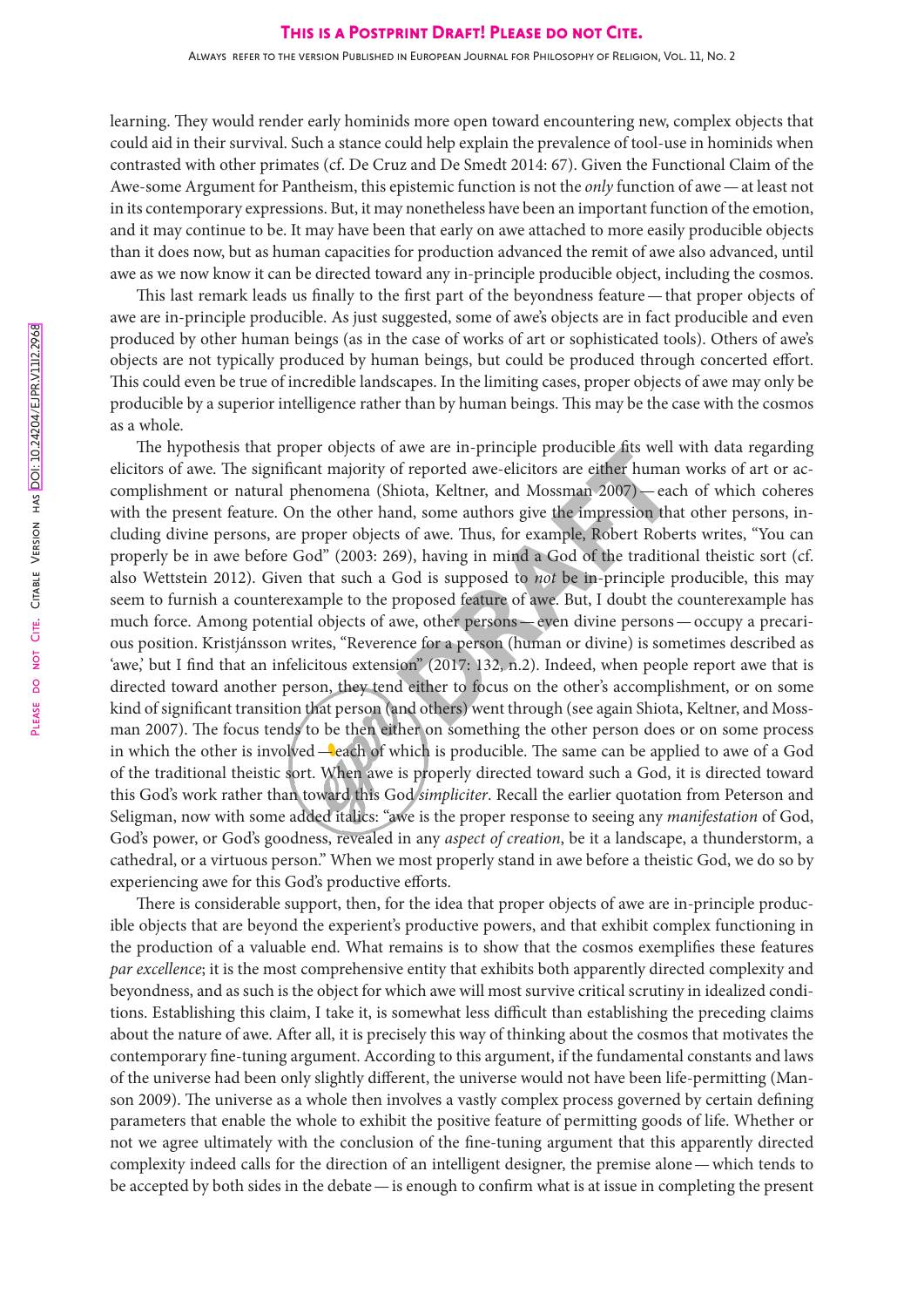argument for the Objectual Claim of the Awe-some Argument for Pantheism. The universe as we know it most thoroughly exemplifies those features toward which proper awe is sensitive; it is in-principle producible, vastly beyond the productive powers of experients of awe, and involves incredibly complex functioning in the production of a valuable end.

I doubt there are very serious limitations regarding the sort of audiences likely to find my contentions in defense of the Objectual Claim attractive. Thus, the Awe-some Argument for Pantheism as a whole should be appealing to the audiences already identified in discussion of the Functional Claim: namely, many already attracted to pantheism, some theists, some naturalists inclined toward a spiritual life, and perhaps even some naturalists not so inclined.

## II. RESPONDING TO OBJECTIONS TO PANTHEISM

The Awe-some Argument for Pantheism offers more than just an isolated argument for pantheism. It offers a route to pantheism that provides pantheists with distinctive resources for defending their position against objections. In this section, I will briefly address how taking the route to pantheism provided by the Awe-some Argument for Pantheism allows the pantheist to deftly handle three persistent objections to pantheism: the problem of personality, the problem of unity, and the problem of evil.

nows the pantneist to dertry nande three p<br>the problem of unity, and the problem of<br>that pantheistic conceptions of the divin<br>mmitted to an impersonal divinity. Being<br>othing impersonal, such as the cosmos, or<br>m by traditio The problem of personality maintains that pantheistic conceptions of the divine are inadequate for theological discourse because they are committed to an impersonal divinity. Being divine, according to this objection, requires being personal. Nothing impersonal, such as the cosmos, could be divine. The objection is often wielded against pantheism by traditional theists: "traditional theism has regularly opposed pantheism on the grounds that it tends to be impersonal," writes William Mander (2016). Sometimes the objection is generated by appealing to properties the divine must have beyond the property of personhood—such as worship-worthiness (Leftow 2016)—where these properties themselves entail that the divine must be personal.

Of course, not all pantheists will be worried by this sort of objection. In particular, some pantheists *do*  attribute personality to the cosmos, and even worship-worthiness (e.g., Forrest 2016). An advocate of the Awe-some Argument for Pantheism is as welcome to pursue these alternatives as other pantheists. But the point I wish to make here is that the Awe-some Argument for Pantheism makes more viable an alternative response that *doesn't* require attributing personality to the cosmos. This is because, given this argument, *divinity* is defined ostensively as that which most continues to elicit awe. Whether the divine so defined must be personal or worship-worthy is an empirical question, not something to be decided from the armchair. When we do the empirical work, as proposed in the previous section, we do not find that personality is a good candidate for features of the divine defined in this way. Products of persons, rather than persons, tend to be among awe's most proper objects.

Turn then to the problem of unity. This persistent objection to pantheism maintains that the cosmos is not sufficiently unified or singular to be divine. It is a diversity of many things, not a single thing. It isn't even properly an "it." Michael Levine (1994, ch.1) claims that, by definition, pantheism involves the view that all that there is forms a unity, and he maintains that it is among the central problems of pantheism to explicate just what sort of unity this is. Some pantheists have fulfilled this ambition by endorsing views of the cosmos that are often perceived by others as metaphysically extravagant, such as Spinoza's view that the cosmos as a whole is the only substance, and that what seem to us to be substances within the cosmos are simply modes of the cosmos. Certainly, these ways of specifying pantheism are not unavailable to advocates of the Awe-some Argument for Pantheism. But, again the point I wish to stress at present is that this Argument makes available for pantheists a way of engaging with the problem of unity that does not require specifying pantheism in this way.

European Journal Formulation To see why, return to what was said in the previous section on behalf of viewing the cosmos as the most proper object of awe and hence the most divine. What makes the cosmos the most proper object of awe is that it exhibits apparently directed complexity and beyondness *par excellence*. It is primarily the feature of apparently directed complexity that accounts for in what way the cosmos is unified on this ac-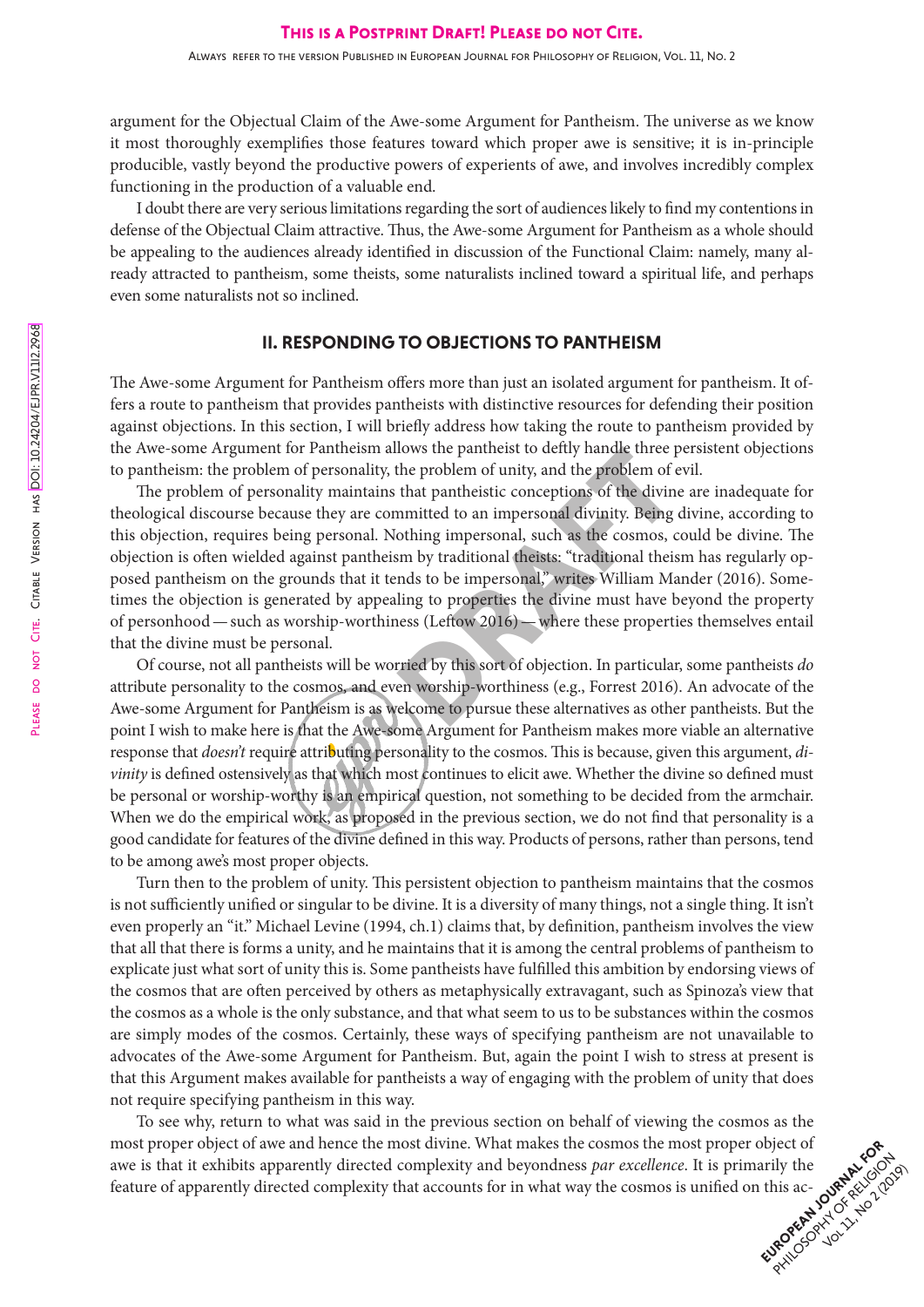Always refer to the version Published in European Journal for Philosophy of Religion, Vol. 11, No. 2

count. It is unified by having laws and constants that govern the functioning of all of its components, and do so in such a way as to make the whole life-permitting. The sort of unity required for the cosmos to be divine is just this sort of unity, and needn't be more given the Awe-some Argument for Pantheism. Since this sort of unity is often ascribed to the universe independently of any kind of pantheistic or other spiritual commitment, it is a sort of unity that is likely to be viewed less objectionably by critics of pantheism. Notably, it has been a unity of much this that kind has in fact been the predominant view of pantheists historically (Levine 1994: 40). The Awe-some Argument for Pantheism in this way offers the pantheist a way of explicating her notion of divinity where it doesn't require an account of the unity of the cosmos that is likely to be viewed suspiciously by her critics.

Turn finally to the problem of evil. The problem of evil for pantheists amounts to the difficulty of explaining how it could be that there is evil at all in the cosmos, if the cosmos is itself divine. As Mander puts it, "it is challenged that if God includes everything and God is perfect or good, then everything which exists ought to be perfect or good; a conclusion which seems wholly counter to our common experience that much in the world is very far from being so" (2016). Mander points out that one route pantheists have taken in response to this difficulty is to argue that apparent evils are merely apparent. *Sub specia aeternitatis* all there is in the cosmos is indeed good, and the objection is answered. Again, my contention here is that the Awe-some Argument for Pantheism offers another way out.

all the cost of the problem of the context of the problem of the state and the objection is a<br>timent for Pantheism offers another way c<br>neist who reaches pantheism via the Awe-<br>God as perfect or good. But, whether Go<br>eism, As with the problem of personality, the problem of evil for pantheism relies upon a conception of God that needn't be accepted by the pantheist who reaches pantheism via the Awe-some Argument for Pantheism. It relies upon a conception of God as perfect or good. But, whether God is perfect or good, given the Awe-some Argument for Pantheism, is something that must await empirical investigation of the objects of awe. When we investigate proper objects of awe, we do not find that they are perfect. So, the version of the problem of evil for pantheism based on this claim about the divine needn't move travelers on this route to pantheism. We *do* learn something about the goodness of the divine via attending to proper objects of awe, however. We learn that proper objects of awe exhibit complex functioning in the promotion of a good end. So, there must be *something* good about the cosmos if it is to be divine. Yet, the demand of goodness required is still much less than is needed to make the problem of evil for pantheists very worrisome. For, as we saw above, proper objects of awe can certainly have negative features. They may not even need to be all-things-considered valuable. Thus, the mere existence of evils within the cosmos is no threat to pantheism reached via this route.

There may be other versions of the problem of evil that still have some force against this version of pantheism. In particular, we might ask whether the evils of the cosmos (or comparable evils) are required in order for the cosmos to exhibit the complex functioning it does in the production of the valuable ends it does—if, in particular, the evils of the cosmos are required for the cosmos to sustain goods of living beings. The question is worth asking since it may be that if the cosmos does not require the sorts of evils that exist in it in order to exhibit the features of properly awesome objects, then what is really most properly awesome is not the cosmos itself, but the cosmos *minus* these features. I say that this *may be* so, because whether it is so is to be determined empirically by whether our awe is in fact sensitive to these nuances. I leave it as an open question here whether this is how idealized awe operates.

If this is indeed how idealized awe operates, then there is a version of the problem of evil for pantheism of the kind advocated in this paper that retains some force. But there are two reasons to think that the force it possesses is not all that forceful. First, for pantheists of the kind in view here, evils of the kind that occur in the cosmos must at most be necessary for the cosmos to exhibit complex functioning in the production of a *good* end. By contrast, it is typically maintained that traditional theists must claim that the evils of the cosmos are required for the cosmos to exhibit *outweighingly valuable* goods—goods that outweigh in value the evils in question. Thus, the version of the problem of evil that perhaps retains force against pantheists of the sort in view here is a less demanding version of the problem than that which has force against traditional theists. Second, suppose that it turned out that evils of the sort that occur in the cosmos are not required for the cosmos to exhibit the complex functioning it does in producing lifepermitting goods. This shouldn't lead to a complete abandonment of pantheism, but to a refinement of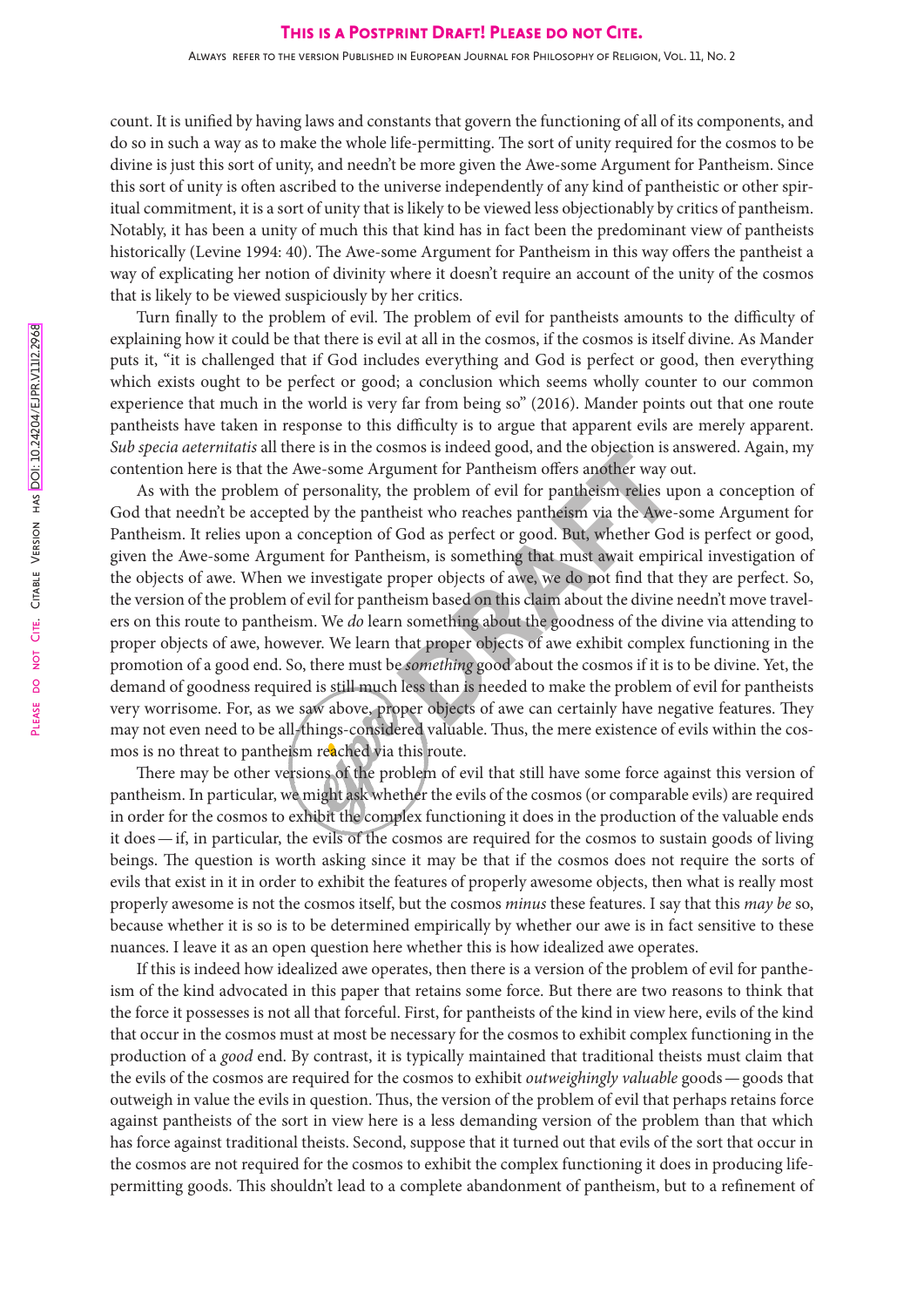it. Those attracted to the Awe-some Argument for Pantheism shouldn't claim that there is no most divine thing; they should just claim that the most divine thing is not the cosmos as a whole, but the cosmos as a whole with some holes—holes at the sites of the relevant evils. Pantheism with holes—albeit at different sites—has in fact been defended by others, notably Peter Forrest (2007). So such a view is not without precedent.

Historically, the problems of personality, unity, and evil have exercised considerable force against pantheists. While there are various ways pantheists can respond to these problems, the Awe-some Argument for Pantheism offers distinctive resources which pantheists can employ to eliminate them or reduce their force, and this is an additional reason for the argument to be given a hearing.

## III. QUESTIONS FOR FURTHER EXPLORATION

I conclude this paper by exploring three critical questions about the Awe-some Argument for Pantheism that help illustrate various ways in which the basic view sketched here can be developed in different, more detailed directions. These include more exotic versions of pantheism as well as views that resist easy categorization as pantheistic or not pantheistic.

Processor and this paper, issue.<br>
Iterm, I have primarily been conceiving connections of the contraction of this of the contraction of this of the collity of universes (see Kraay 2014). There would be like. And some author The first question is, *What if the cosmos is a multiverse?* Throughout this paper, I have used the term cosmos without defining it. In using the term, I have primarily been conceiving of the cosmos as the universe—our universe. But it has become increasingly popular to think of the cosmos as not just a single universe, but a multiverse—a plurality of universes (see Kraay 2014). There are various competing conceptions of what such a multiverse would be like. And some authors have defended pantheistic or panentheistic views of one or another kind of multiverse (e.g., Nagasawa 2014). I'll briefly consider here what implications there would be for the Awe-some Argument for Pantheism if the cosmos is one or another kind of multiverse.

Two important questions for our purposes regarding multiverse theories are the following. First, in what way, if at all, are the universes within the multiverse connected? Second, to what extent do the other universes within the multiverse resemble our own universe, specifically with respect to having constants and laws that enable them to sustain life?

It is common for advocates of multiverse theories to claim that universes within the multiverse are spatiotemporally isolated, and indeed causally isolated (e.g., Turner 2003, Kraay 2010). There is no interaction between them, and if they are without a creator they share no common causes or effects. If this is how we conceive of the multiverse, then I think it is less likely that the Awe-some Argument for Pantheism will enable us to reach a pantheistic conclusion regarding the multiverse. The reason is that, if the universes within the multiverse are isolated in this way, then it is difficult to see how the whole could exhibit the sort of complex functioning that is a hallmark of awe-elicitors. Our own universe exhibits the requisite complex functioning via the causal interactions of its components, and it is difficult to imagine that complex functioning in the production of a valuable end can be achieved without this.

Other multiverse theories permit interaction between the universes within the multiverse. Some theories allow, for example, for universes to generate further universes—even in such a way as to pass down heritable traits (cf. Smolin 1997, Draper 2004). Other theories appeal to a creator of the multiverse, who unites all of the universes within the multiverse at least by creating each one (e.g., O'Connor 2008, Kraay 2010, Turner 2003). These theories are more likely to allow larger parts of the multiverse, if not the whole, to be divine, given the Awe-some Argument for Pantheism. For, much as processes of biological evolution can properly give rise to awe, processes of universe evolution could; and much as an ordered natural landscape can properly give rise to awe, an ordering of universes could. So, whether the Awe-some Argument for Pantheism retains its persuasive force on the assumption that the cosmos is a multiverse depends in part on what kind of multiverse we have, and in particular on whether the universes within the multiverse are causally isolated.

ntrinsic exercices The implications of the Awe-some Argument for Pantheism are also influenced by the intrinsic characteristics of the universes within the multiverse. On some multiverse theories, very many—even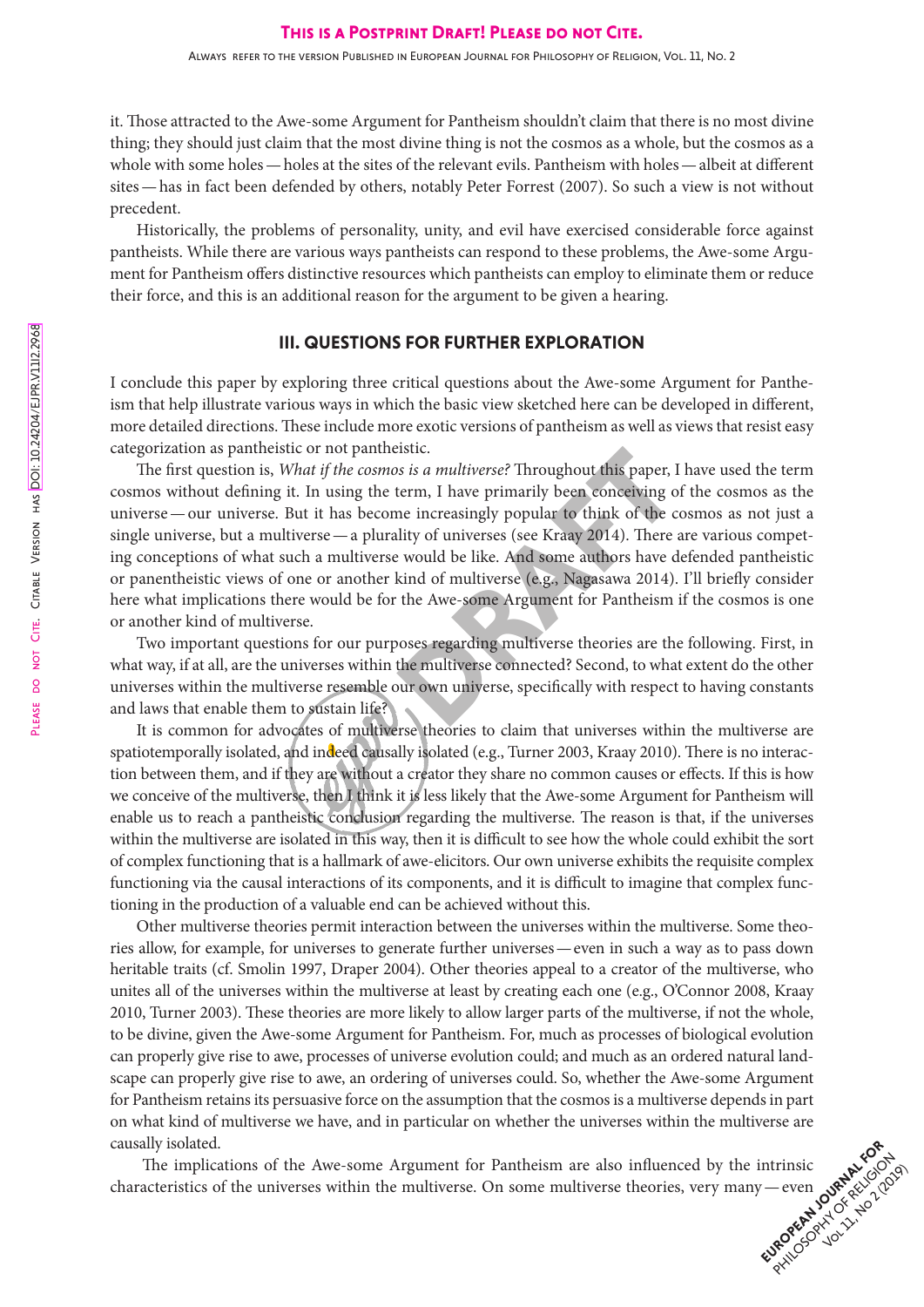infinitely many—possible universes exist, with vastly different constants and laws, with only very few universes able to sustain life (e.g., Smolin 1997). On other theories, only universes with intrinsic features making them relevantly similar to our own in value exist (e.g., Kraay 2010). These intrinsic features of universes within the multiverse will have implications for the extent to which individual universes are proper objects of awe, regardless of whether the multiverse as a whole is. It could be, for instance, that the multiverse as a whole is not a proper object of awe, but that many or all universes within it are, leading to a kind of polytheistic pantheism (cf. Forrest 2016, Leslie 2014).

Move to a second question. Several times now I have mentioned the possibility of a creator of the divine cosmos, whether that cosmos is a single universe or a multiverse. It is time to face head-on the question: *What if there is a creator of the cosmos?* It might seem that a pantheist motivated by the Awesome Argument for Pantheism is put in an awkward position if there is such a creator. For, such a pantheist would presumably maintain that the cosmos is the most divine thing, and yet this most divine thing has a creator. To complicate matters slightly, we might even imagine that the creator is the sort of God envisioned in the Abrahamic faiths, a God viewed by many as a proper object of worship. On such a view, pantheism is hardly a robust alternative to traditional theism; it is some kind of variant of it.

bute the bullet, so to speak, insolar as there<br>ented as an alternative to traditional theism<br>me form to be combined with traditional th<br>heistic conception of the universe as God's l<br>igion of poets (Wordsworth, or in a more My response to these observations is to bite the bullet, so to speak, insofar as there is any bullet to bite. It is true that pantheism is sometimes presented as an alternative to traditional theism (e.g., Levine 1994). But, it is also common for pantheism of some form to be combined with traditional theistic commitments. For example, Peter Forrest combines a pantheistic conception of the universe as God's body with traditional theism. He writes, "The romantic nature religion of poets (Wordsworth, or in a more Christian way Gerard Manley Hopkins) is quite compatible . . . with the Abrahamic tradition. The divine narrative identity can give such nature worship emotionally engaging detail" (2016: 35). While I haven't addressed worship of the cosmos in this paper, the Awe-some Argument for Pantheism does provide a similar way to combine traditional theistic commitments with at least a *divinization* of the cosmos.

True enough, this combination of views does raise a perplexing question—namely, how could it be that the cosmos, rather than the perfect being who creates the cosmos, is most divine? But this question seems to me a fecund opportunity for reflection and ingenuity, rather than an stunting obstacle to theoretical exploration. One way of approaching the question, for example, is to view the creator's creations as expressions, even effusions, of the creator. They are the only way whereby that creator is ever encountered. There is, on such a view, nothing else to encounter that is any more divine than the cosmos. It is in this sense that the cosmos is most fully divine. We may properly view it as an intriguing feature to the Awe-some Argument for Pantheism that it is a route to pantheism that invites (though doesn't demand) speculation of this sort.

The final question I will address overlaps with the previous. The question is: *What if the most proper object of awe is more than the cosmos?* The question perhaps arises most naturally when we observe that many of the proper objects of awe are processes that involve the exercise of agency. For example, when I am awed by a magnificent artistic performance, I am awed not only by the physical movements of the artist and their effects, but by the exercises of creative intellect deployed in this endeavor. This total complex, including the exercises of creative intellect, is a fitting object of awe: it is an in-principle producible object that outstrips my own productive capacities, and the whole exhibits complex functioning in the production of a valuable end. Suppose now that we shift attention to awe for the cosmos, and that we are tempted to view the cosmos as the result of a process exhibiting similar agency—perhaps the agency of the sort of God identified in the Abrahamic faiths. If awe in the two cases is to be parallel, then it is tempting to think that the proper object of awe in this latter case will be more than the cosmos as this is naturally understood. It will include the exhibitions of creative intellect undertaken by the Abrahamic God in the production of the cosmos, as well as the cosmos itself. These exhibitions of intellect are themselves inprinciple producible, but it is certainly unnatural to think of them as elements of the cosmos itself. In this case, the kind of view generated by the Awe-some Argument for Pantheism is perhaps ultimately best classified as pan*en*theistic. On this view, the cosmos is a part of the most divine thing, which also includes exhibitions of agency on the part of the Abrahamic God—though not the Abrahamic God itself.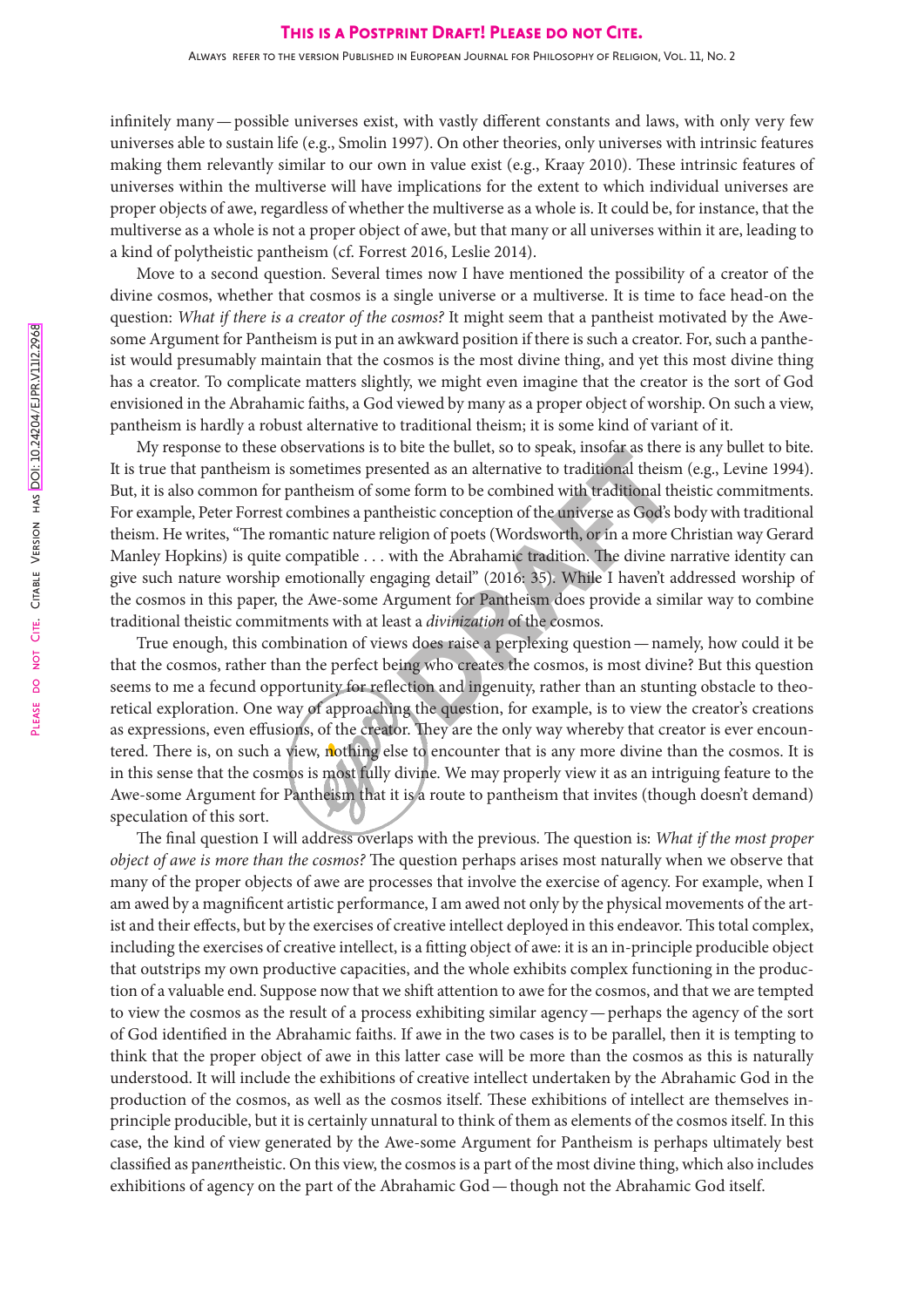This section has explored three questions which highlight ways in which the Awe-some Argument for Pantheism can be further developed to yield more exotic versions of pantheism or even views that resist easy classification as pantheistic or not pantheistic. We have seen, in particular, that the Awe-some Argument may provide a route to multiverse pantheism, polytheistic pantheism, pantheism that incorporates elements of traditional theism, and even panentheism. In this way, the Awe-some Argument proves not only to have potential as a novel motivator of traditional pantheism, but to motivate exploration of a variety of unusual and intriguing approaches to the divine.

### BIBLIOGRAPHY

De Cruz, Helen, and Johan De Smedt. 2014. *A Natural History of Natural Theology: The Cognitive Science of Theology and Philosophy of Religion*. Cambridge, MA: MIT Press.

Draper, Paul. 2004. "Cosmic Fine-Tuning and Terrestrial Suffering: Parallel Problems for Naturalism and Theism". *American Philosophical Quarterly* 41: 311-321.

Forrest, Peter. 2016. "The Personal Pantheist Conception of God". In *Alternative Concepts of God: Essays on the Metaphysics of the* Divine, edited by Andrei Buckareff and Yujin Nagasawa, 21-40. Oxford: Oxford Univ. Press.

Heschel, Abraham. 1955. *God in Search of Man*. New York: Farrar, Straus and Giroux.

ckareff and Yujin Nagasawa, 21-40. Oxford: C<br>
1. New York: Farrar, Straus and Giroux.<br>
"Approaching Awe: A Moral, Spiritual, and<br>
10.1080/02699930302297.<br>
and the Multiverse". Philosophical Studies 147<br>
verse: Scientific, Keltner, Dacher, and Jonathan Haidt. 2003. "Approaching Awe: A Moral, Spiritual, and Aesthetic Emotion". *Cognition and Emotion* 17, no 2: 297-314. doi:10.1080/02699930302297.

Kraay, Klaas. 2010. "Theism, Possible Worlds, and the Multiverse". *Philosophical Studies* 147: 355-68. [doi:10.1007/](https://doi.org/10.1007/s11098-008-9289-y) [s11098-008-9289-y.](https://doi.org/10.1007/s11098-008-9289-y)

—. 2014. "Introduction". In *God and the Multiverse: Scientific, Philosophical, and Theological Perspectives*, edited by Klaas Kraay, 1-24. London: Routledge.

Kristjánsson, Kristján. 2017. "Awe: An Aristotelian Analysis of a non-Aristotelian Virtuous Emotion". *Philosophia* 45: 125-42. [doi:10.1007/s11406-016-9741-8](https://doi.org/10.1007/s11406-016-9741-8).

Leftow, Brian. 2016. "Naturalistic Pantheism". In *Alternative Concepts of God: Essays on the Metaphysics of the Divine*, edited by Andrei Buckareff and Yujin Nagasawa, 64-90. Oxford: Oxford Univ. Press.

Leslie, John. 2014. "God and Many Universes". In *God and the Multiverse: Scientific, Philosophical, and Theological Perspectives*, edited by Klaas Kraay, 192-210. London: Routledge.

Levine, Michael. 1994. *Pantheism: A Non-Theistic Conception of Deity*. London: Routledge.

Mander, William. 2016. "Pantheism". *Stanford Encyclopedia of Philosophy*, edited by Edward Zalta. [https://plato.](https://plato.stanford.edu/entries/pantheism/) [stanford.edu/entries/pantheism/](https://plato.stanford.edu/entries/pantheism/).

Manson, Neil. 2009. "The Fine-Tuning Argument". *Philosophy Compass* 4, no 1: 271-86. [doi:10.1111/j.1747-](https://doi.org/10.1111/j.1747-9991.2008.00188.x) [9991.2008.00188.x.](https://doi.org/10.1111/j.1747-9991.2008.00188.x)

Nagasawa, Yujin. 2014. "Multiverse Pantheism". In *God and the Multiverse: Scientific, Philosophical, and Theological Perspectives*, edited by Klaas Kraay, 177-191. London: Routledge.

O'Connor, Timothy. 2008. *Theism and Ultimate Explanation: The Necessary Shape of Contingency*. Hoboken, NJ: Wiley-Blackwell.

Peterson, Christopher, and Martin Seligman. 2004. *Character Strengths and Virtues: A Handbook and Classification*. Oxford: Oxford Univ. Press.

Putnam, Hilary. 1981. *Reason, Truth, and History*. Cambridge: Cambridge Univ. Press.

Roberts, Robert. 2003. *Emotions: An Essay in Aid of Moral Psychology*. Cambridge: Cambridge Univ. Press.

Saroglou, Vassilis, Coralie Buxant, and Jonathan Tilquin. 2008. "Positive Emotions as Leading to Religion and Spirituality". *Journal of Positive Psychology* 3, no 3: 165-73. [doi:10.1080/17439760801998737](https://doi.org/10.1080/17439760801998737).

sals, and **Journal Rivers** Shiota, Michelle, Dacher Keltner, and Amanda Mossman. 2007. "The Nature of Awe: Elicotors, Appraisals, and Effects on Self-Concept". *Cognition and Emotion* 21, no 5: 944-63. [doi:10.1080/02699930600923668.](https://doi.org/10.1080/02699930600923668)